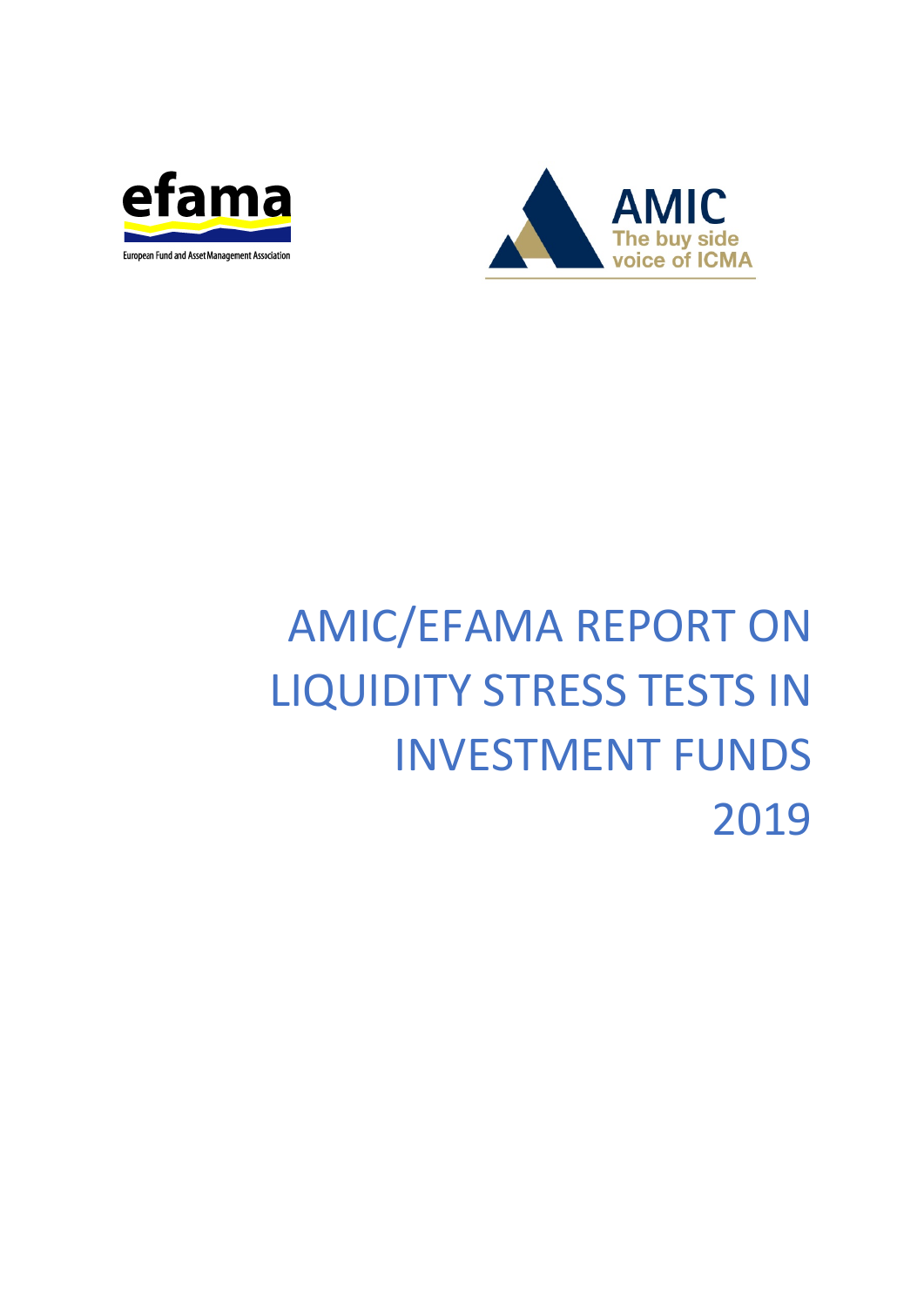# AMIC/EFAMA report on liquidity stress tests in investment funds 2019

| 1. |                                                                                                 |  |
|----|-------------------------------------------------------------------------------------------------|--|
| 2. |                                                                                                 |  |
| 3. |                                                                                                 |  |
|    |                                                                                                 |  |
|    |                                                                                                 |  |
|    |                                                                                                 |  |
| 4. |                                                                                                 |  |
| 5. |                                                                                                 |  |
| 6. |                                                                                                 |  |
|    | 6.1 A principles-based approach on the LST governance and oversight is the best way forward  10 |  |
|    |                                                                                                 |  |
|    |                                                                                                 |  |
| 7. | Industry practices - standard methodologies and emerging new techniques 13                      |  |
|    |                                                                                                 |  |
|    |                                                                                                 |  |
|    |                                                                                                 |  |
|    |                                                                                                 |  |
|    |                                                                                                 |  |
|    | 7.6 Treatment of shareholders in asset liquidation: vertical slice vs waterfall 15              |  |
|    |                                                                                                 |  |
|    |                                                                                                 |  |
| 8. |                                                                                                 |  |
|    |                                                                                                 |  |
|    |                                                                                                 |  |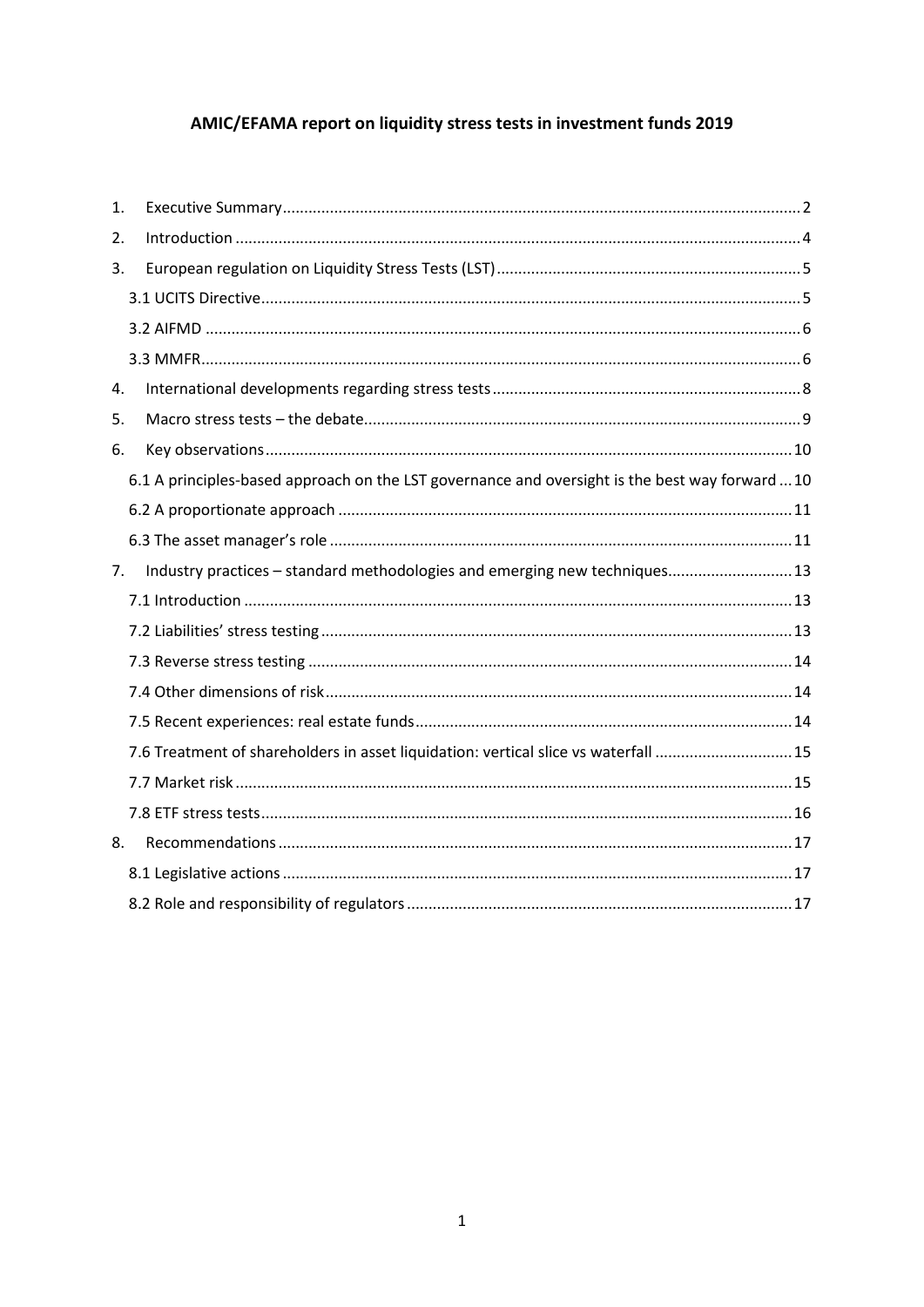# <span id="page-2-0"></span>1. Executive Summary

The International Capital Market Association's (ICMA) Asset Management and Investors' Council (AMIC) and the European Fund and Asset Management Association (EFAMA) present a joint paper on liquidity stress tests in investment funds.

The purpose of this paper is to highlight the role of stress tests in investment funds, and, to contribute to the more general international debate on how investment funds can efficiently manage risks stemming from their activities in capital markets.

In reviewing the role of liquidity stress testing (LST) in investment funds, AMIC and EFAMA conclude that LST is an important risk management tool allowing the fund manager to assess the impact of different market stresses at the portfolio level.

Stress testing has long been standard practice in the fund industry and has been strictly regulated by European and national laws for many years and closely supervised by relevant national competent authorities (NCAs).

This paper reviews the regulatory framework in Europe for stress testing investment funds, in the UCITS and AIFM Directives, in the CESR Guidelines on Risk Measurement and the Calculation of Global Exposure and Counterparty Risk for UCITS. Both the UCITS and AIFM Directives require managers of UCITS or AIFs to perform periodic liquidity stress tests. While we acknowledge that managers cannot use stress testing to mitigate against all financial crises, this regulatory setup has consistently proven efficient and robust, including during challenging market events such as the euro crisis and post-Brexit referendum.

The paper also examines international regulatory developments regarding liquidity stress testing, most notably initiatives by IOSCO and ESRB. We note that in an international context, the AIFMD, which was developed after the global financial crisis, has given Europe a regulatory edge over other regions.

We also observe some emerging industry best practices on LST, including liability stress testing, market stress testing, reverse stress testing, and recent experiences with real estate funds in Germany and the UK. A consistent theme throughout is the critical need to maintain a sufficiently flexible approach, to allow fund managers to appropriately tailor stress tests to the circumstance of each fund, its investment strategy, and its investors.

The paper also examines the emerging international debate on macro stress tests. AMIC and EFAMA conclude that the industry sees little benefit in aggregating stress test results by asset class or by fund type.

In conclusion, AMIC and EFAMA suggest a number of recommendations to improve the environment for LST in Europe.

- We do not believe changes to Level 1 legislation are necessary at this stage. Given the robust EU regulatory framework, the role of regional and national authorities should be to focus on minimising operational impediments and facilitating asset managers' liquidity risk management tasks, by ensuring there is a broad availability of liquidity management tools at their disposal.
- A principles-based approach on LST governance and oversight is the best way forward.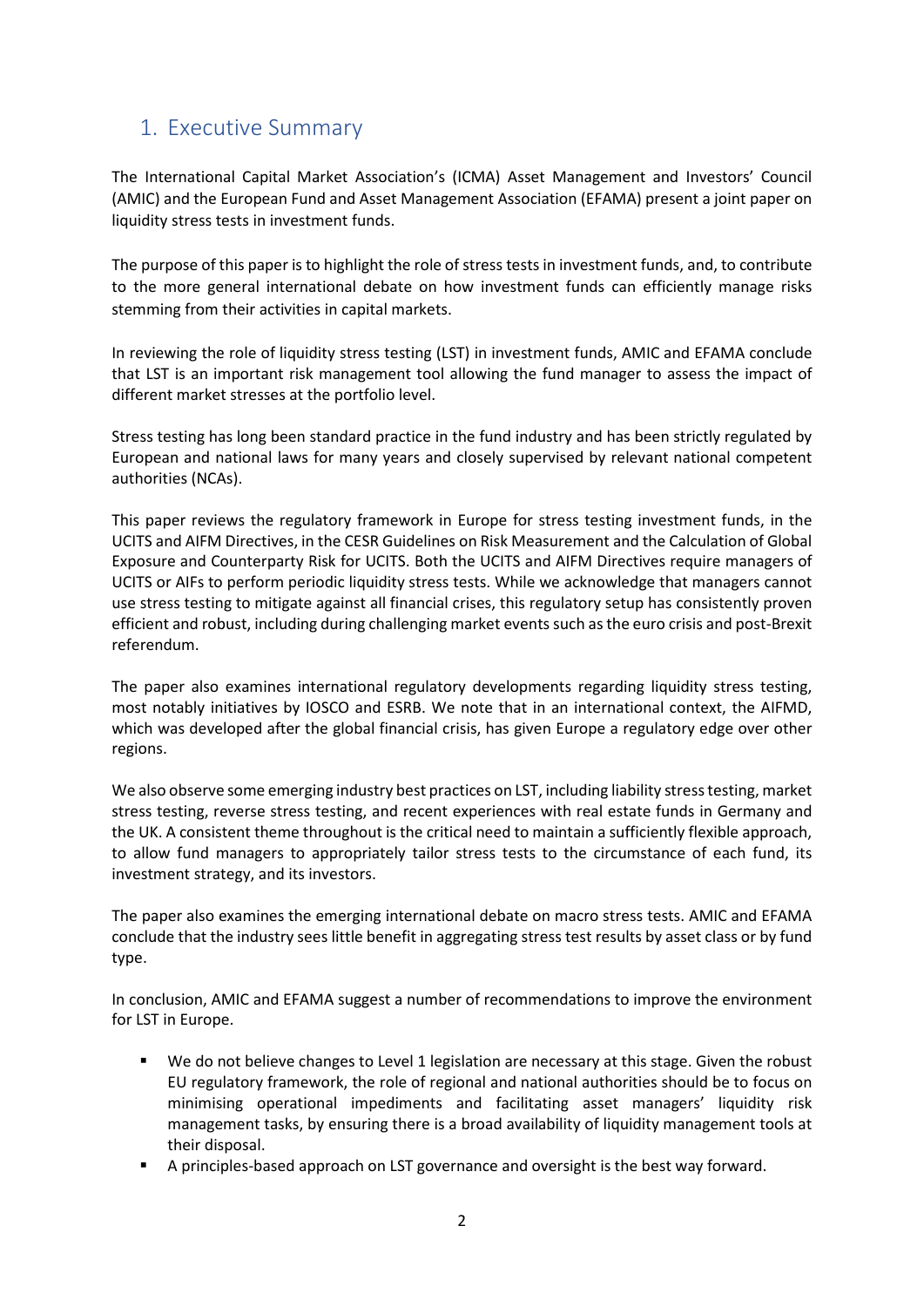- **Proportionality is critical for setting the right framework for LST, allowing the heterogeneous** fund sector to tailor stress tests to their respective investors and invested assets.
- While the availability of, and access to data with regard to underlying investors remains a key challenge, there is an important role for regulators providing further support to asset managers to obtain the appropriate information from a redemption risk perspective.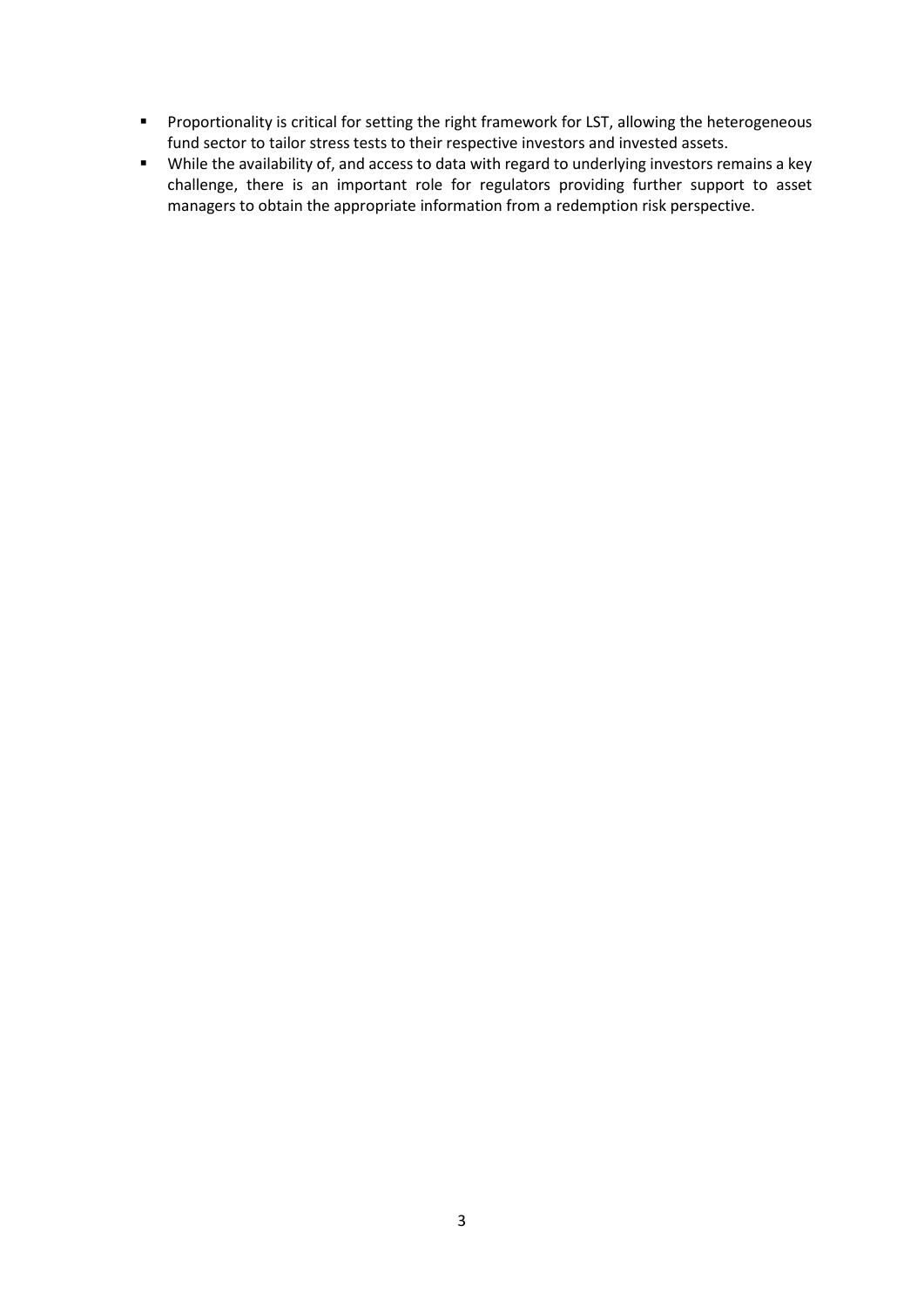# <span id="page-4-0"></span>2. Introduction

This report by the ICMA's Asset Management and Investors Council (AMIC) and the European Fund and Asset Management Association (EFAMA) outlines current liquidity stress testing (LST) regulations in Europe, as well as current practices in the European fund industry.

#### This is the third joint report by AMIC and EFAMA

. It follows a paper on liquidity risk management in 20[1](#page-4-1)6<sup>1</sup> and a paper on leverage in [2](#page-4-2)017<sup>2</sup>, where we reviewed the existing legislation governing European funds and evolving industry practices to manage liquidity and leverage risks.

Before we address the issue of LST, it is important to comment on the role that the fund management industry plays within the wider financial system. It is critical to stress that whilst fund managers provide liquidity as part of their fiduciary role in buying and selling investments for individual funds, managers do not exist to make markets or to supply the financial system with liquidity.

The fact that market structures and the role of market participants in terms of their contribution to market liquidity are evolving<sup>[3](#page-4-3)</sup> does not alter this. In their efforts to carry out their fiduciary duties, managers are subject to the dynamic and evolving nature of market liquidity in the same way as other market participants. In the context of market liquidity, managers are, however, responsible for ensuring they can meet investor redemptions requests according to the terms of the fund. It is essential that managers are given an array of appropriate tools to deal with liquidity crises when they arise.

LST is an important analytical input/measure in the overall risk management process in investment funds. It allows the fund manager to assess the impact of different stresses at the fund level. Stress testing has long been a customised practice in the fund industry and has been regulated for years by European and national laws. It is also being closely supervised by the relevant national competent authorities (NCAs).

This paper identifies a number of key observations on the basis of the liquidity stress tests currently being performed at the level of individual funds, which also form part of the overall independent risk management function. Moreover, the paper sets out how existing European rules governing stress testing are at an advanced level in Europe, and how they help to appropriately mitigate risks and protect investors at the individual fund level. This in turn helps provide financial stability to the wider financial system.

This paper also addresses the latest regulatory developments and the emerging debate on macro stress tests, and system-wide stress tests incorporating investment funds. We conclude with our thoughts on a potential need for any future legislative and regulatory actions regarding LST in the EU.

<span id="page-4-1"></span><sup>&</sup>lt;sup>1</sup> [https://www.efama.org/Publications/EFAMA\\_AMIC\\_Report\\_Managing\\_Fund\\_Liquidity\\_Risk\\_Europe.pdf](https://www.efama.org/Publications/EFAMA_AMIC_Report_Managing_Fund_Liquidity_Risk_Europe.pdf)

<span id="page-4-2"></span><sup>2</sup> [https://www.efama.org/Publications/Public/170719\\_AMIC%20EFAMA%20leverage%20paper.pdf](https://www.efama.org/Publications/Public/170719_AMIC%20EFAMA%20leverage%20paper.pdf)

<span id="page-4-3"></span><sup>&</sup>lt;sup>3</sup> As illustrated, for example, in the [report](https://ec.europa.eu/info/publications/171120-corporate-bonds-report_en) of the European Commission's expert group on corporate bond markets issued on 20 November 2017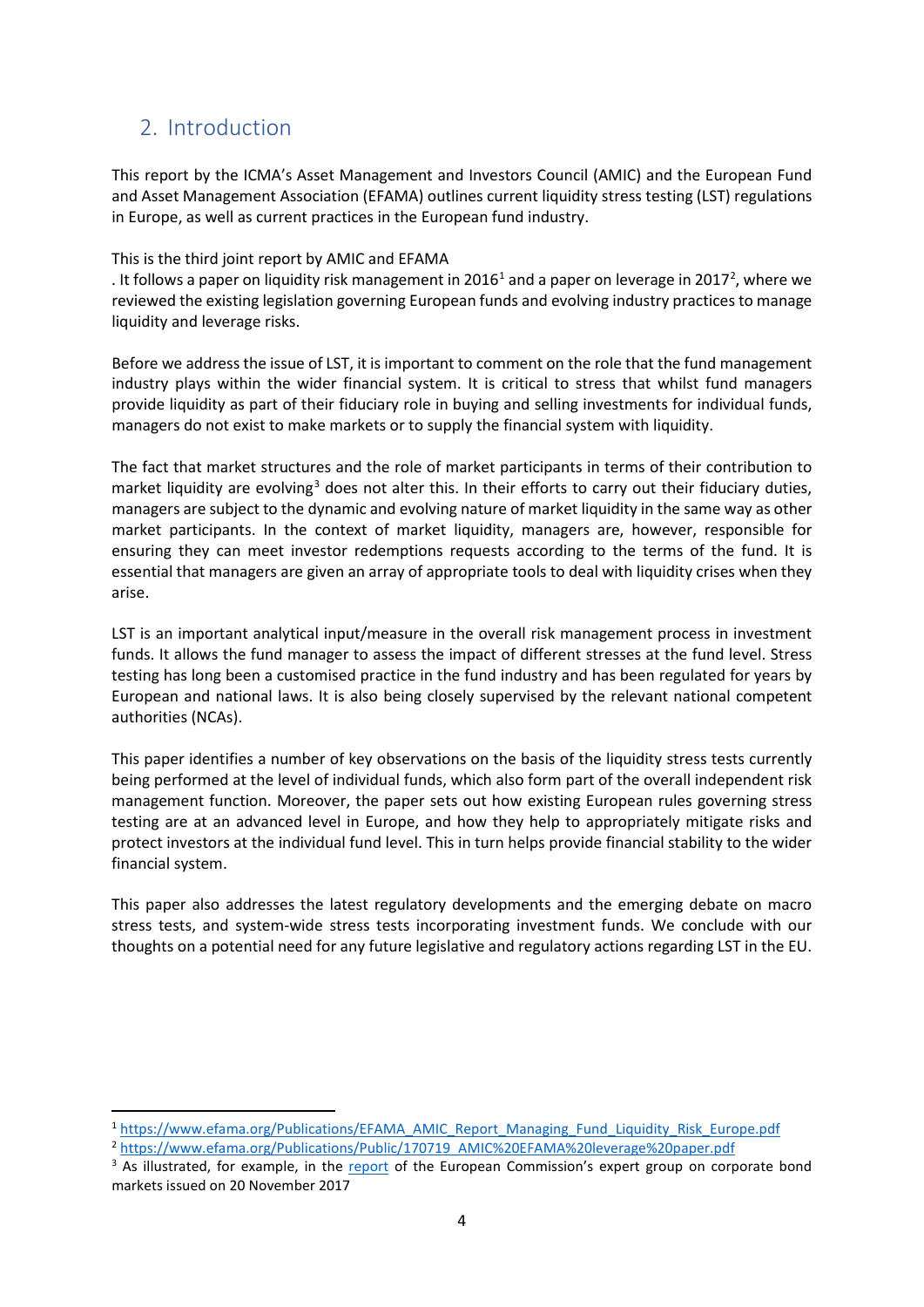# <span id="page-5-0"></span>3. European regulation on LST

The current regulatory framework for EU investment funds already provides managers an appropriate framework to implement liquidity stress tests appropriate to their funds and clarity to regulators as to how this is done.

EU regulatory provisions on fund stress tests are currently provided by the Alternative Investment Fund Managers Directive (AIFMD)<sup>[4](#page-5-2)</sup> and the Undertakings for Collective Investments in Transferable Securities (UCITS) Directive<sup>[5](#page-5-3)</sup>. The recently agreed Money Market Fund Regulation (MMFR)<sup>[6](#page-5-4)</sup> also contains significant details to answer the specifics of money market funds, including forthcoming guidelines from ESMA. However, this report will focus generally on LST for AIFs and UCITS funds.

Both the UCITS and AIFM directives require managers of UCITS or AIFs to perform periodic LST, although we acknowledge that managers cannot use stress testing to mitigate against all financial crises. This current regulatory framework for LST has proven efficient and robust over the years and in recent times, including during challenging market events such as the euro crisis or post-Brexit referendum.

It is important to remember that fund managers are not themselves responsible for ensuring market liquidity, as they are simply part of the buy-side, and act exclusively on behalf of their clients. Their responsibility lies in ensuring funds can manage investor liquidity calls in accordance with regulatory obligations as to the ongoing provision of liquidity and the fund documentation - by making use of the fund liquidity risk management tools to deal with such situations.

## 3.1 UCITS Directive

<span id="page-5-1"></span>The Level 2 UCITS rules in Commission Directive 2010/43 specifically include provisions requiring UCITS management companies to conduct LST where they consider it appropriate.

More precisely, Commission Directive 2010/43, Article 40(3) states that "*Member States shall ensure that management companies employ an appropriate liquidity risk management process in order to ensure that each UCITS they manage is able to comply at any time with Article 84(1) of Directive 2009/65/EC.*

*Where appropriate, management companies shall conduct stress tests which enable assessment of the liquidity risk of the UCITS under exceptional circumstances."*

The CESR Guidelines on Risk Measurement and the Calculation of Global Exposure and Counterparty Risk for UCITS stipulate that stress tests should be adequately integrated into the UCITS risk management process and the results should be considered when making investment decisions for the

<span id="page-5-2"></span> <sup>4</sup> Directive 2011/61/EU of the European Parliament and of the Council of 8 June 2011 on Alternative Investment Fund Managers and associated Level 2 legislation: Commission Delegated Regulation (EU) No 231/2013 of 19 December 2012 supplementing Directive 2011/61/EU (hereafter referred to as AIFM Directive)

<span id="page-5-3"></span><sup>5</sup> Directive 2009/65/EC of the European Parliament and of the Council of 13 July 2009 on the coordination of laws, regulations and administrative provisions relating to undertakings for collective investment in transferable securities (UCITS) (hereafter referred to as the UCITS Directive)

<span id="page-5-4"></span><sup>6</sup> Regulation (EU) 2017/1131 of the European Parliament and of the Council of 14 June 2017on money market funds (hereafter referred to as the MMFR)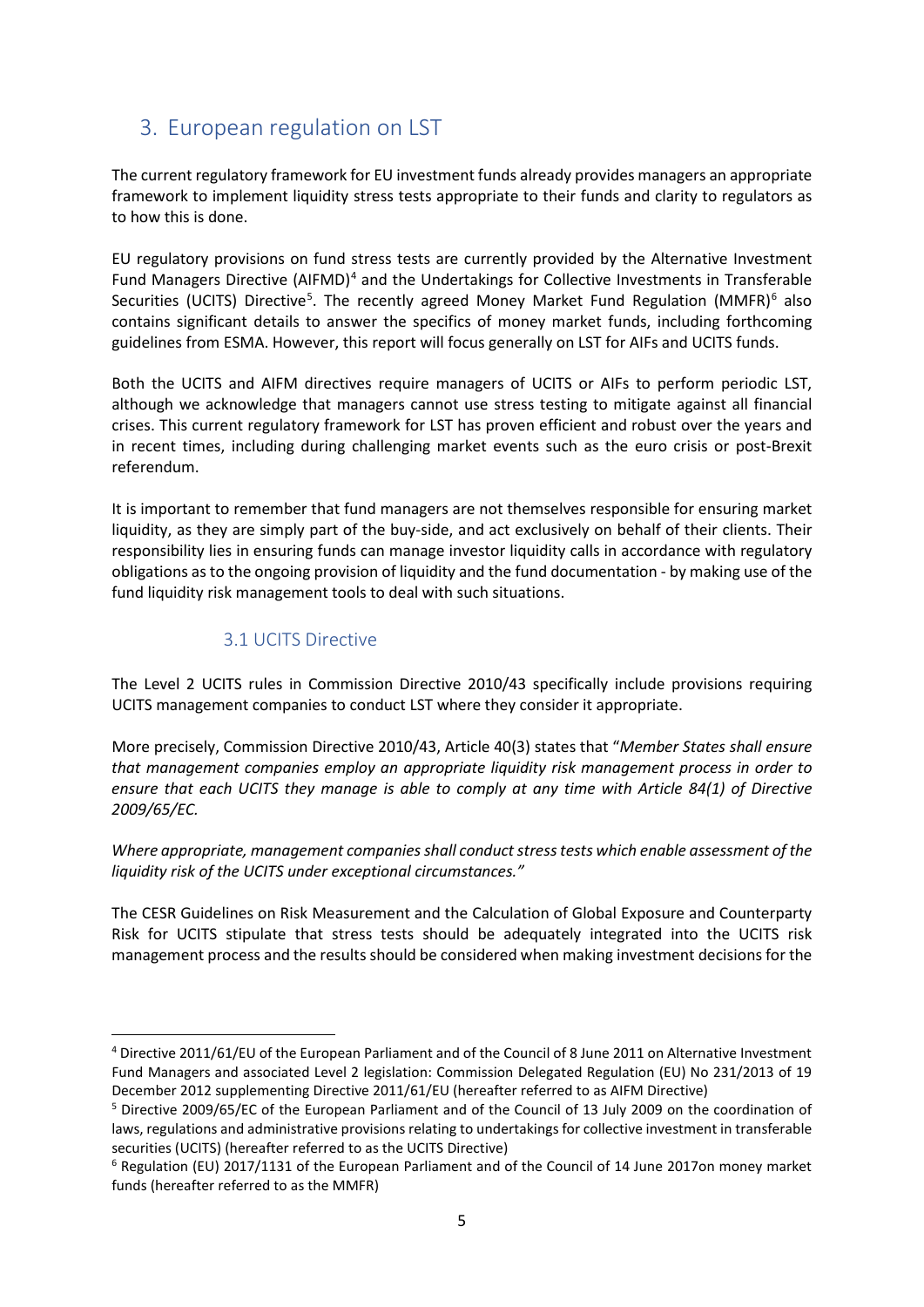UCITS<sup>[7](#page-6-2)</sup>. Moreover, the Guidelines anticipate quantitative and qualitative requirements for the risks to be covered and the appropriate design, frequency and procedures that need to be in place.

#### 3.2 AIFMD

<span id="page-6-0"></span>The AIFMD contains more granular rules on LST than the UCITS legislation, which is not surprising given the more recent adoption of AIFMD as well as the much wider universe of funds in the scope of the Directive. Both the Level 1 Directive and implementing (Level 2) regulation contain specific requirements on AIFMs to conduct stress tests and liquidity stress tests on their funds.

The AIFMD states in Article 16(1) that:

"*1. … AIFMs shall regularly conduct stress tests, under normal and exceptional liquidity conditions, which enable them to assess the liquidity risk of the AIFs and monitor the liquidity risk of the AIFs accordingly.*"

The implementing regulation (Regulation 231/2013) contains more detail, stating in Article 48(2) that:

"*2. AIFMs shall regularly conduct stress tests, under normal and exceptional liquidity conditions, which enable them to assess the liquidity risk of each AIF under their management. The stress tests shall: (a) be conducted on the basis of reliable and up-to-date information in quantitative terms or, where this is not appropriate, in qualitative terms;*

*(b) where appropriate, simulate a shortage of liquidity of the assets in the AIF and atypical redemption requests;*

*(c) cover market risks and any resulting impact, including on margin calls, collateral requirements or credit lines;*

*(d) account for valuation sensitivities under stressed conditions;*

*(e) be conducted at a frequency which is appropriate to the nature of the AIF, taking in to account the investment strategy, liquidity profile, type of investor and redemption policy of the AIF, and at least once a year.*"

These requirements are of sufficient granularity to have helped asset managers build strong processes for stress testing at fund level.

#### 3.3 MMFR

<span id="page-6-1"></span>Money market funds are now the subject of their own specific regulation in the EU. Given the nature of money market funds and their role vis-à-vis liquidity provided to investors, the regulation is quite specific regarding stress tests that need to be performed -as set out in Article 28.

ESMA was requested to develop Guidelines with a view to establishing common reference parameters of the stress tests scenarios to be included in the stress tests that managers of MMFs are required to conduct. In this regard, ESMA published the first set of these Guidelines on 21 March 201[8](#page-6-3)<sup>8</sup>, which shall be updated at least every year, taking into account the latest market developments. In this context, ESMA already published on 28 September 2018 a consultation paper on the first annual review of the Guidelines<sup>[9](#page-6-4)</sup>.

<span id="page-6-2"></span><sup>&</sup>lt;sup>7</sup> See [CESR/10-788,](https://www.fsc.gi/uploads/legacy/download/ucits/CESR-10-788.pdf) section 3.6.5 Stress testing

<span id="page-6-3"></span><sup>8</sup> ESM[A Guidelines](https://www.esma.europa.eu/sites/default/files/library/esma34-49-115_mmf_guidelines_on_stress_tests.pdf) on stress tests scenarios under Article 28 of the MMF Regulation

<span id="page-6-4"></span><sup>9</sup> https://www.esma.europa.eu/sites/default/files/library/esma-34-49-131\_cp\_on\_mmf\_stress\_test.pdf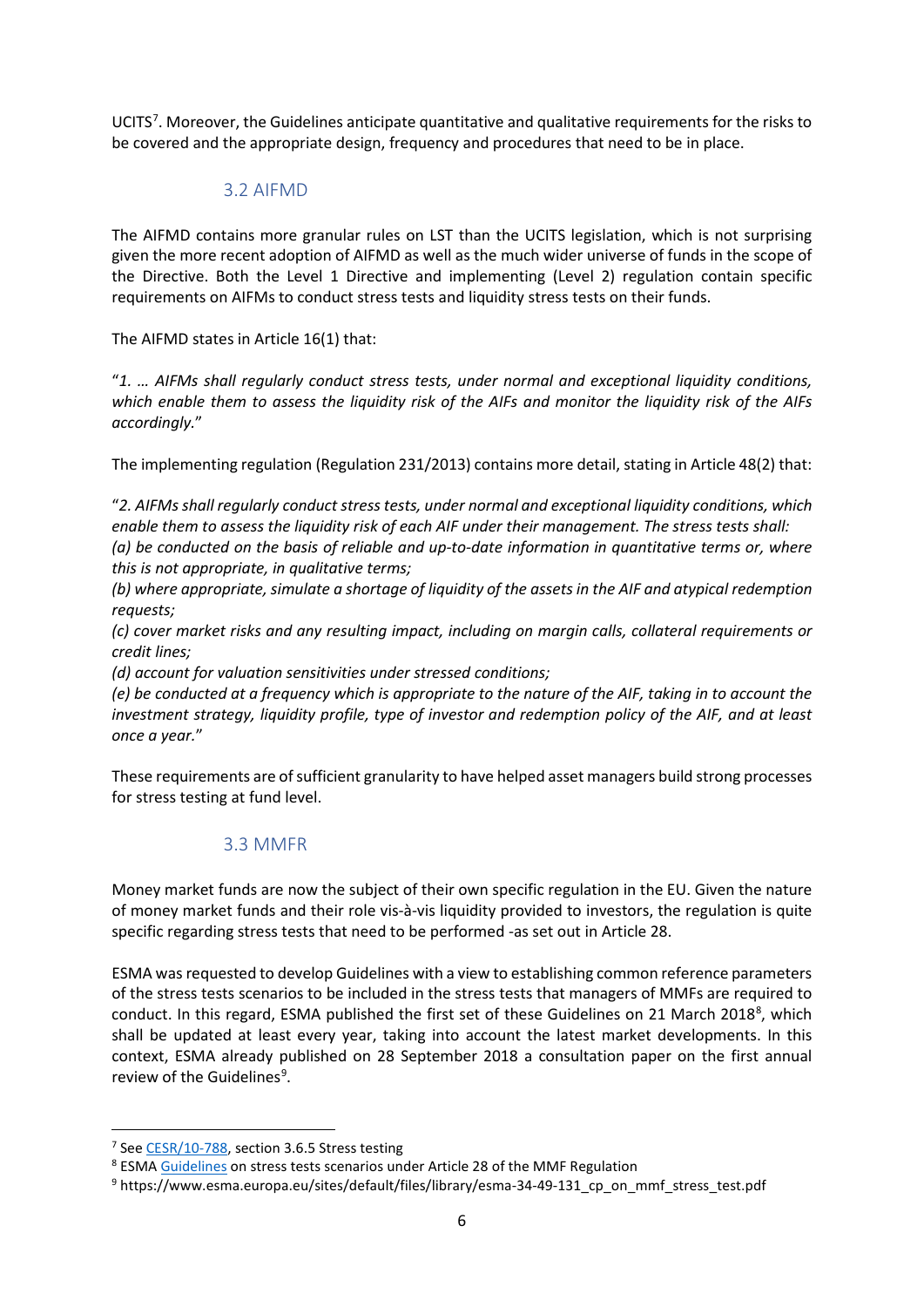As stated earlier in this paper, the focus of the series of joint AMIC and EFAMA papers is on liquidity and leverage risks in traditional UCITS funds and AIFs, rather than the MMFs, given the specificities of the later. As such, this paper will not explore the MMFR rules in greater detail.

It is worth highlighting that the industry has welcomed the approach of ESMA notably with regard to clarity and consistency on reporting guidance on stress tests results. However, it has highlighted the importance of maintaining a principle-based approach in ESMA's Guidelines on how to calibrate and measure the impact of specific shock scenarios. In particular, the design of the stresses should account appropriately for the business model and size of asset management company. We consider that the ESMA proposal is far too prescriptive for principle-based Guidelines and may have little relation to the stresses MMFs are likely to experience.

In general, asset managers should have the flexibility to choose an appropriate methodology for stress tests and be able to calibrate the stress tests to better suit their knowledge of investors' profiles. In addition, stress testing should take into consideration the specific features of MMF as an asset class<sup>10</sup>.

<span id="page-7-0"></span><sup>&</sup>lt;sup>10</sup> These general remarks along with more detailed comments were part of the EFAMA response submitted to ESMA's Consultation.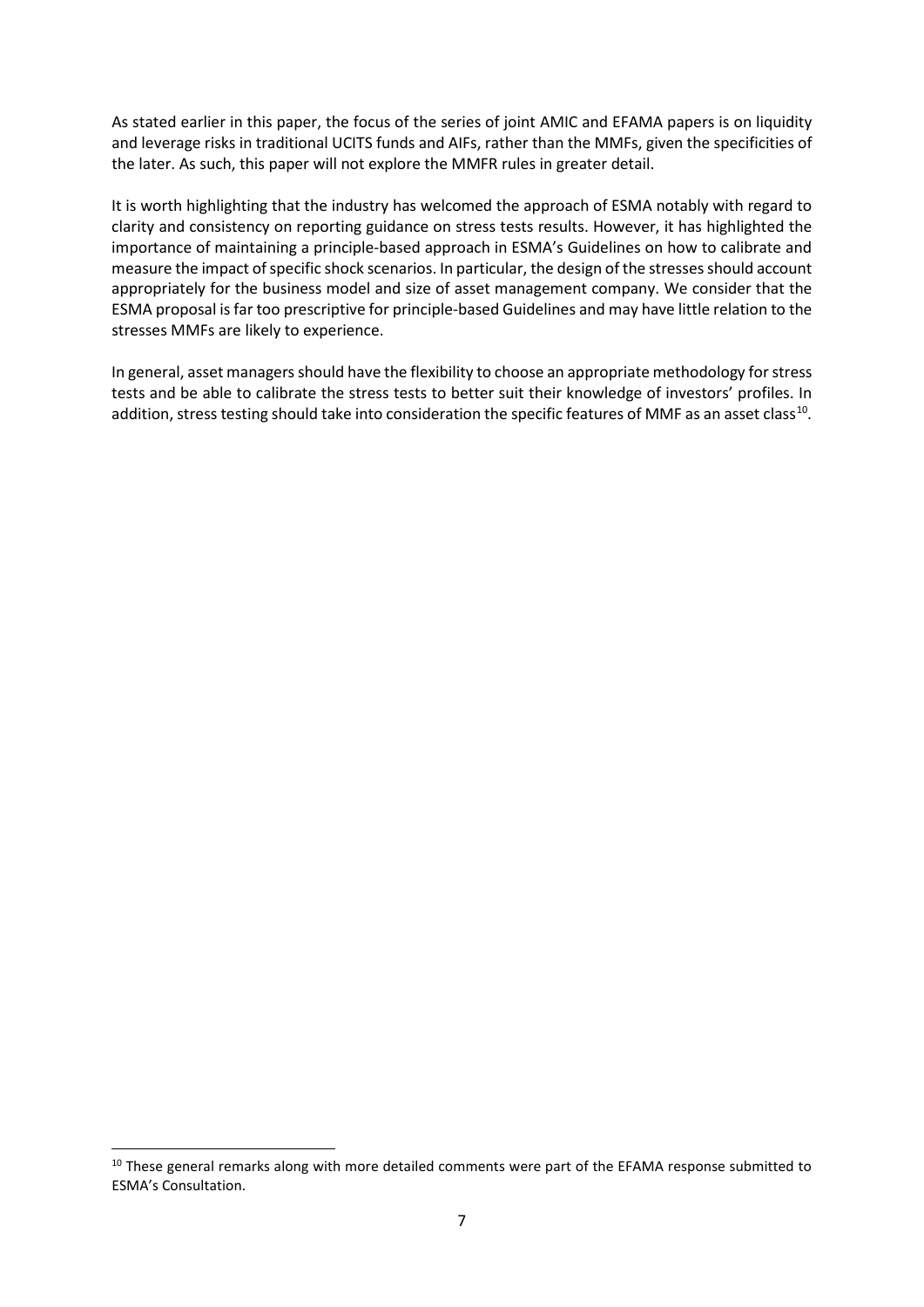# <span id="page-8-0"></span>4. International developments regarding stress tests

Since the 2008 financial crisis, authorities have rightly focused on improving risk management in the financial sector. While the initial focus was on banks and eventually insurance companies, more recently the investment fund sector has come under scrutiny, particularly from a stress testing perspective.

The work by the FSB on asset management culminated in "Policy Recommendations to Address Structural Vulnerabilities from Asset Management Activities" issued in January 2017. In this document, FSB suggested in recommendation 6 that "*Authorities should require and/or provide guidance on stress testing at the level of individual open-ended funds to support liquidity risk management to mitigate financial stability risk. The requirements and/or guidance should address the need for stress testing and how it could be done. In this regard, IOSCO should review its existing guidance and, as appropriate, enhance it."*

The FSB also made a recommendation on macro stress tests, which we will explore in section 5 below.

IOSCO is the main source of international regulatory technical expertise on stress testing. It maintains "Liquidity Risk Management Guidelines", issued first in 2013 and updated in 2018. This is a result of the FSB's work and mandate to IOSCO. In the updated guidelines, IOSCO suggests in recommendation 14 that "*the responsible entity should conduct ongoing liquidity assessments in different scenarios, which could include fund level stress testing, in line with regulatory guidance".*

In Europe, the European Systemic Risk Board (ESRB) has also issued recommendations aimed at the investment fund sector. With reference to liquidity and leverage risks in investment funds $^{11}$ , the ESRB recommends in part C on stress testing that *"in order to promote supervisory convergence ESMA is recommended to develop guidance on the practice to be followed by managers for the stress testing of liquidity risk for individual AIFs and UCITS".* ESMA announced in its work programme for 2018 that it intended to start work on such guidelines and has already convened market participants to a roundtable to progress this initiative.

It must be stressed that the AIFM Directive was initiated and adopted to answer worldwide concerns following the financial crisis, to ensure that the EU would address the concerns identified by the G20 Summit in Pittsburgh in 2009.

Due to this regional initiative, the EU is today ahead of the curve compared to other regions, particularly with regard to stress testing.

<span id="page-8-1"></span><sup>&</sup>lt;sup>11</sup> The ESRB Recommendation on liquidity and leverage risks in investment funds was adopted on 7 December 2017 and published on 14 February 2018. The text of the recommendation is availabl[e here.](https://www.esrb.europa.eu/pub/pdf/recommendations/esrb.recommendation180214_ESRB_2017_6.en.pdf?723f0fa99b1e8886e651e4950d2a55af) The text of Annex I "Compliance criteria for the recommendations" is available [here](https://www.esrb.europa.eu/pub/pdf/recommendations/esrb.recommendation180214_ESRB_2017_6_annex_I.en.pdf?4422926c573ffc7debe7f12988e546a3) and the text of Annex II "Economic rationale and assessment" is availabl[e here.](https://www.esrb.europa.eu/pub/pdf/recommendations/esrb.recommendation180214_ESRB_2017_6_annex_II.en.pdf?4422926c573ffc7debe7f12988e546a3)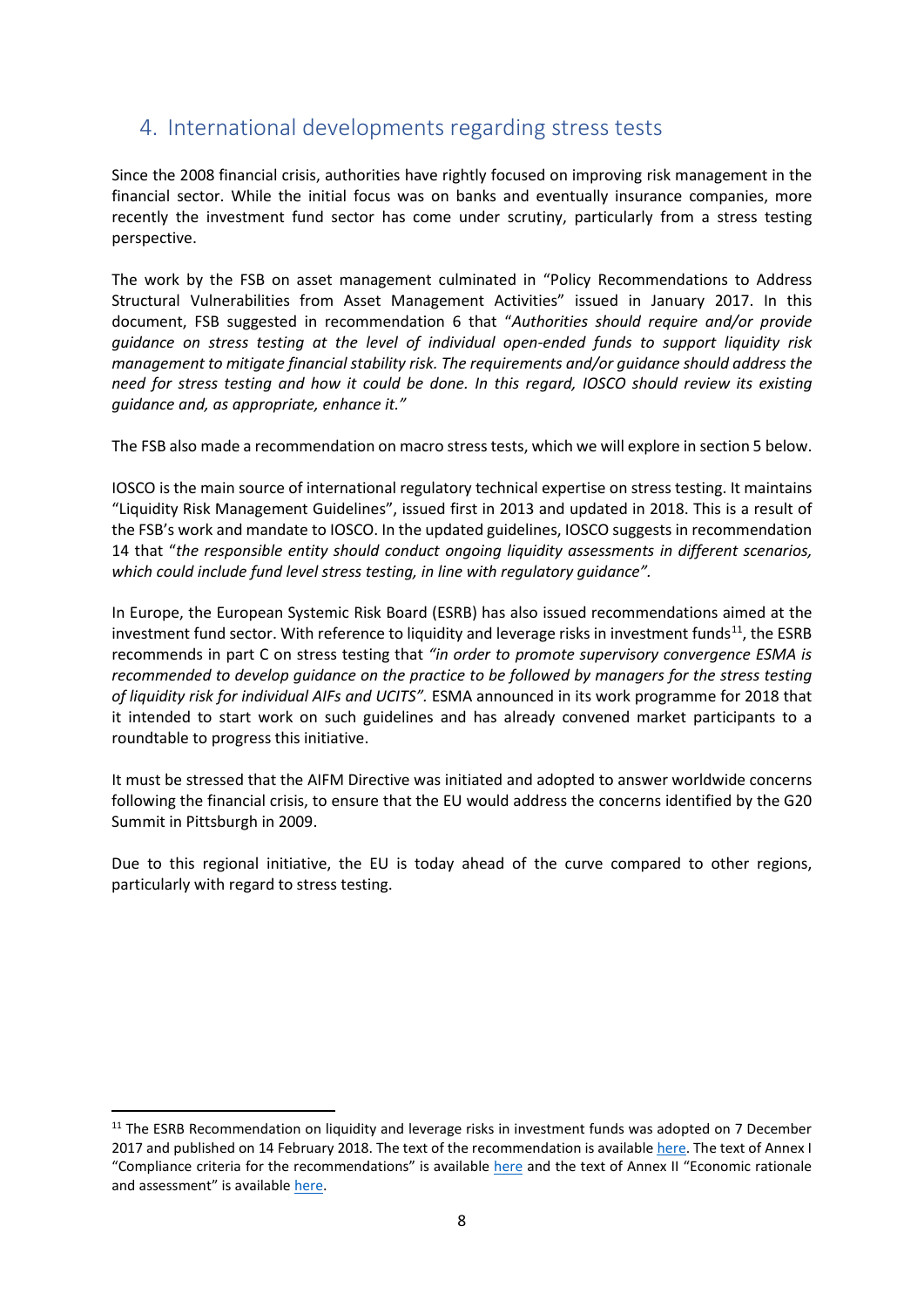# <span id="page-9-0"></span>5. Macro stress tests – the debate

International regulatory authorities such as the  $FSB^{12}$ , the AMF<sup>[13](#page-9-2)</sup> and the Bank of England<sup>[14](#page-9-3)</sup> released a series of discussion papers contributing to the emerging debate on macro-stress tests, where such tests are designed to assess the vulnerabilities of the whole financial system and how various actors interact in a systemic risk situation.

AMIC and EFAMA believe that the aggregation of the stress testing results at the asset class level, investment fund level and/or on client group/client level would not deliver beneficial results for regulators. Given that most funds are set up as separate legal structures, there is no interconnectedness across funds or management structure as they are managed in different ways and for different investor bases. In particular, as separate legal entities the manager does not have recourse to the assets of one fund to meet the liabilities of another fund. Even if a management company-wide view can be put in place, the decision on the exact set-up for individual funds should remain with the relevant fund manager. It is also important to recall that liquidity (liquidity risks) can only be assessed and managed at the individual fund level, not at the company level. This is because the assets and liabilities of a fund are managed at the fund (asset owner) level.

Furthermore, because liquidity risk metrics are not additive, it is difficult to understand what crossfund comparisons and contagion effects can be drawn, and whether any suitable insights can be taken from relevant policy decisions without leading to unintended consequences. The UK commercial real estate fund experience post-the Brexit referendum result illustrates that liquidity problems may affect a sector of funds rather than specific companies.

It is, however, also important to stress that not all UK real estate funds were suspended. Several were able to continue accepting subscriptions and redemptions, supporting the earlier point that even where there is a market wide stress, the impact on funds can vary depending on their mandates, portfolios, investor bases and redemption terms. This is another reason why a one-size- fits all approach is not the way to proceed when it comes to LST.

Moreover, if there is an added value of "aggregate" results by asset class level, investment fund level and/or on client group/client level for regulators this shouldn't be based on liquidity indicators. Rather, it should be on the basis of holdings. In addition, such "exercise" cannot be useful if limited only to asset managers, as investment funds represent only partially the asset investors' side.

We therefore strongly believe there is no benefit to gain from aggregating testing. This would require the regulator to always go back to the individual fund stress tests results to assess risks. Overall, modelling interaction between different funds within a company - let alone across the whole fund sector - or the whole financial system, is very difficult and requires more study. We anticipate that it may lead to misinterpretation due to double counting and lack of a clear view on compensation or arbitrage factors.

<span id="page-9-1"></span><sup>&</sup>lt;sup>12</sup> Policy Recommendations to Address Structural Vulnerabilities from Asset Management Activities" issued in January 2017, Recommendation 9: "where relevant, authorities should give consideration to system-wide stress testing that could potentially capture effects of collective selling by funds and other investors on the resilience of financial markets and the financial system more generally."

<span id="page-9-2"></span><sup>&</sup>lt;sup>13</sup> Paper issued by the AMF on 13 June 2018 "Macro-stress tests: What do they mean for the markets and for the asset management industry?"

<span id="page-9-3"></span> $14$  Financial Stability Paper 42: "simulating stress across the financial system: the resilience of corporate bond markets and the role of investment funds".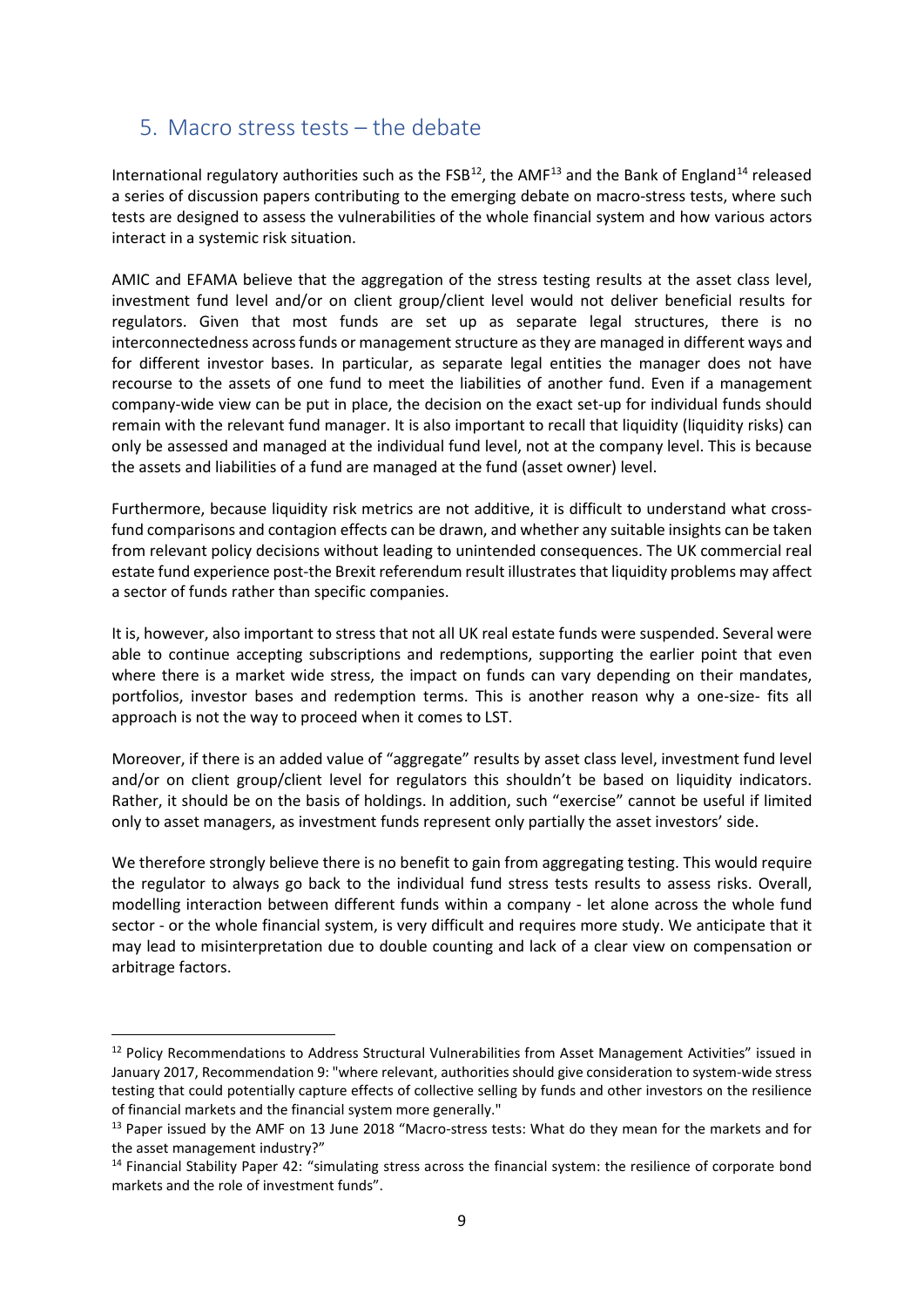# <span id="page-10-1"></span><span id="page-10-0"></span>6. Key observations

## 6.1 A principles-based approach on the LST governance and oversight is the best way forward

A robust risk governance framework, including an independent risk management function, is fundamental to good risk management. In that context, individual fund LSTs are useful analytical tools within the liquidity risk management (LRM) function. However, they are only one part of the end-toend LRM process and should be assessed with the other components of the risk management function.

From a conceptual point of view, it would be better to make a distinction of liquidity risks between:

- Fund liquidity risk, i.e. the possibility that over a specific timeframe a fund will become unable to settle obligations (fund redemptions for an asset manager), taking into account the liquidity terms and conditions;
- Market liquidity risk, i.e. the possibility to trade and convert to cash a given volume of an asset at short notice, at low cost and with little impact on its price.

In terms of LST, the "normal" liquidity supply situation should be the starting point, referencing at the same time historical and hypothetical scenarios both on assets and liabilities, to better understand the fund's liquidity risk. In this process the informed judgement of the fund manager/ execution desk plays a critical role given their understanding of the relative liquidity of the assets, investment strategy and the liabilities of the fund.

Hence it cannot be substituted by the advice or instruction of an external stakeholder, including a prescriptive regulatory view. Liquidity risk can be fluid and dynamic and therefore measuring such risks and conducting stress tests is more an art than a science. A principles-based approach would ensure that managers could exercise their best judgements, based on evolving market dynamics.

In that way, what is key for the implementation of the LRM, including the operation of LST, is the **necessary flexibility** of how governance is implemented and how the oversight set-up is decided upon. Such flexibility will ensure that the use and selection of stress tests is as relevant as possible to individual funds' strategies. In addition, an LST based on such individual characteristics and avoiding standardised approaches and overly detailed regulatory approaches prescribing *a priori* the governance and oversight of LST, is key to avoiding potential systemic risks. Prescriptive rules and scenarios could lead to herding behaviour in the industry, which could contribute to increasing systemic risk in the system. Moreover, it is important to keep in mind that while LST is helpful as part of a wider risk management process, the results of hypothetical LSTs should not always necessitate a mechanistic response, but instead provide a mechanism for additional review or scrutiny from the responsible person(s).

We understand the challenge in striking the right balance between a principles-based approach and an appropriate standardised framework. However, we believe this can be achieved if the key principles of proportionality and flexibility are adopted leading to a framework that recognises the necessity of tailoring LRM practices to the unique characteristics of each fund, and the different distribution channels using a risk-based approach.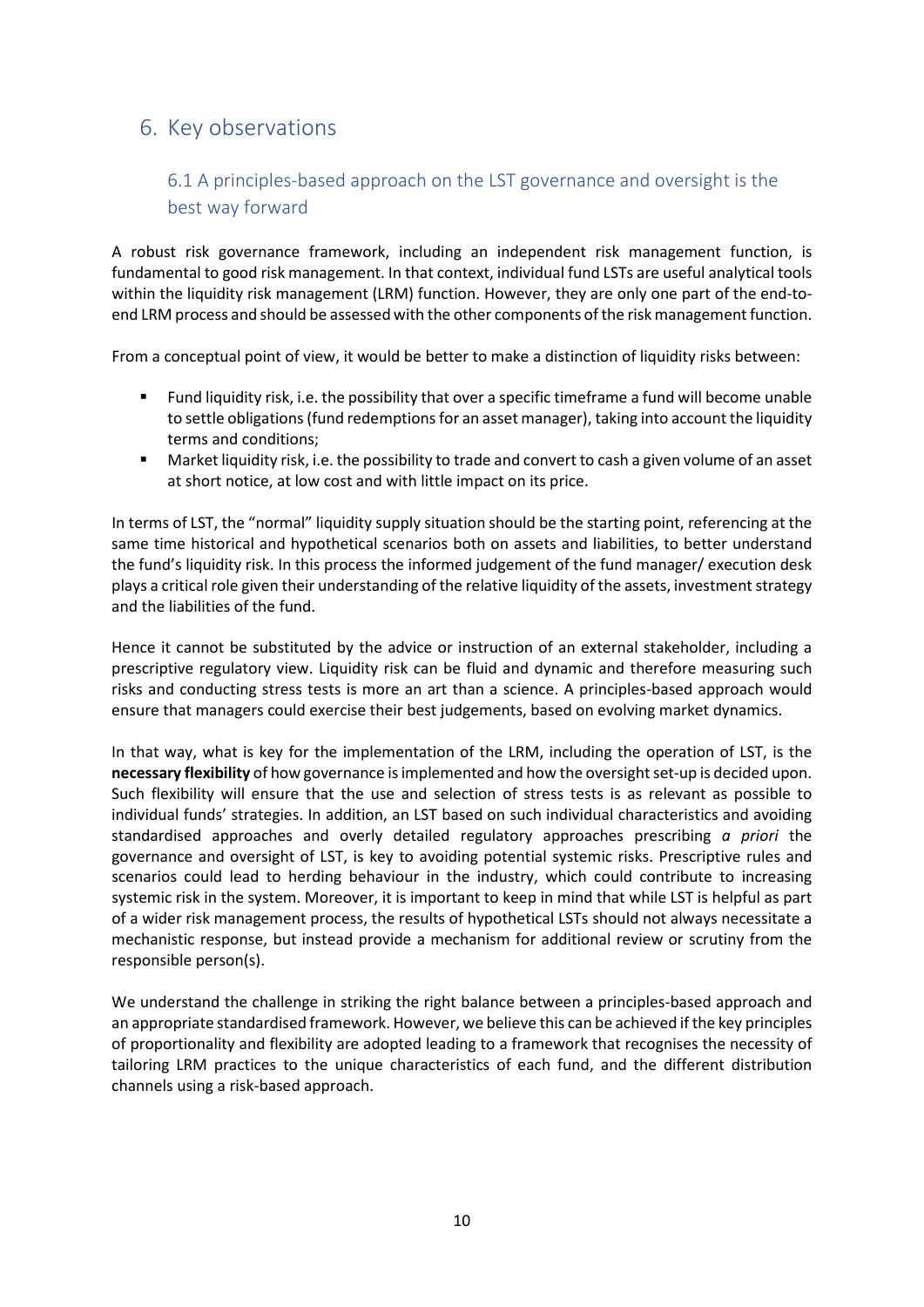In this respect, we welcome the principles-based approach taken by IOSCO in its recommendations for Liquidity Risk Management for Collective Investment Schemes<sup>[15](#page-11-2)</sup> . We believe it provides an effective balance in providing necessary guidance while (in most cases) preserving fund manager flexibility to act in the best interests of all shareholders under a variety of circumstances.

For these reasons, we urge ESMA to recognise in its upcoming Guidance the need for sufficient flexibility allowing the heterogeneous fund sector to tailor stress tests to their respective investors and invested assets.

## 6.2 A proportionate approach

<span id="page-11-0"></span>As mentioned above, the main component of a balanced principles-based approach in respect to setting the right framework for funds' LST, is proportionality. Each fund should be required to carry out LST, especially all types of open-ended funds, with greater analysis perhaps undertaken on funds which invest in assets at the relatively less liquid end of the spectrum (e.g. emerging market funds). For instance, a blue-chip equity fund invested in a wide range of widely traded assets with deep underlying pools of liquidity is at much smaller risk of a liquidity crunch than a credit fund.

It is, therefore, important to give managers the flexibility to tailor LST to their funds based on their liquidity profile, and, if deemed appropriate, exclude certain funds from LST, where the nature of the portfolio and client base means that liquidity risk is structurally reduced. Managers should be given the flexibility to consider thresholds and criteria to exclude funds which are relatively more liquid (e.g. large cap blue chips equity funds) or funds with relatively stable and low liability profiles from detailed LST analysis or adapting frequency and granularity of LSTs.

A key task is to identify potential material mismatches between the anticipated time to dispose of an asset and possible redemptions over various time horizons, so that remedial action can be taken, escalating only where needed.

The same proportional approach could also apply to the frequency required. In that context, a requirement for regular LSTs could be based on assumptions about historical and the hypothetical scenarios not changing significantly for assets and redemptions. However, tailoring the frequency of LSTs is worth considering, as frequency should be appropriate to the strategy of the fund.

## 6.3 The asset manager's role

<span id="page-11-1"></span>The role of a fiduciary is to manage clients' money in accordance with the agreed investment strategy, appropriate regulations and constraints within fund documentation. As with all risks, it is incumbent on the manager to provide clear and transparent risk disclosures, so that investors are aware of and able to accept associated risks prior to investing.

With regards to liquidity, whilst underlying investments must be suitable and aligned both to the investment strategy and the liability profile of the fund, the liquidity of a fund is a function of the liquidity of its underlying investments.

Funds' abilities to raise liquidity depends on their capacity to divest the underlying investments within a given timeframe and with acceptable market impact. The changing and often binary nature of market liquidity complicates this process. Liquidity risk cannot be eradicated from the financial ecosystem without transforming the risk into one or more other risks or consequences, intended or

<span id="page-11-2"></span> <sup>15</sup> Please see<http://www.iosco.org/library/pubdocs/pdf/IOSCOPD590.pdf>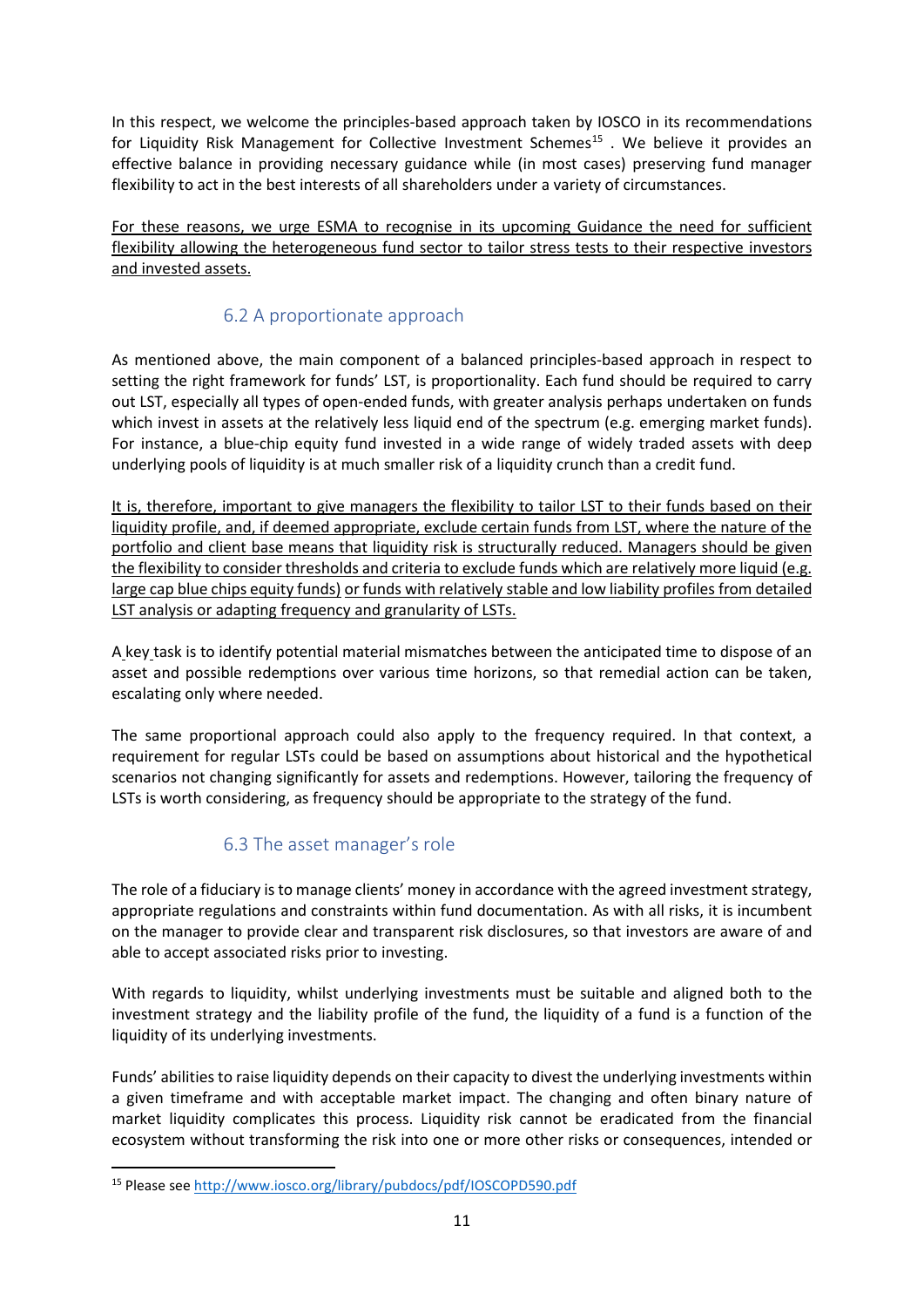unintended. In that same context, it is important to educate investors and address misperceptions that funds can deliver the benefits of returns while also providing the same or similar liquidity of a call deposit. Such perceptions are misaligned with the risks associated with investing.

Furthermore, given transaction costs, the potential market impact of a complete liquidation means that the quoted net asset value at which transactions take place does not represent the value that would be received if the entire fund were to be liquidated immediately. Nevertheless, the net asset value is a fair basis for marginal transactions. Liquidity is similar in that while in normal circumstances it is reasonable for the investor to expect managers to manage the funds so that redemptions can be met, it is unreasonable for investors to expect that all investors can redeem at the same time and in the same way.

Therefore, the objective is to balance operationalising measures designed to mitigate potential risks with the need to preserve end-investors' abilities to invest to meet their specific financial needs which frequently have a long-term horizon. In order to facilitate asset managers' liquidity risk management tasks, providing a broad availability of liquidity management tools is of utmost importance. Such tools protect investors' interest in the fund and can also effectively moderate the speed at which assets in a troubled asset class are redeemed in a crisis scenario - so that an effective and transparent application of those may be a mitigant to the risk of an escalating market crisis.

This paper is in favour of using all available methods (based on historical data or forward looking or known or hypothetical events) to obtain a complete picture of the liquidity structure. The process of monitoring and going into details should be based on size, concentration and asset class (proportionality should apply). In general, it makes sense to review the many examples of best practices and to allow managers to use appropriate factors and scenarios taking into account their underlying investors' profiles.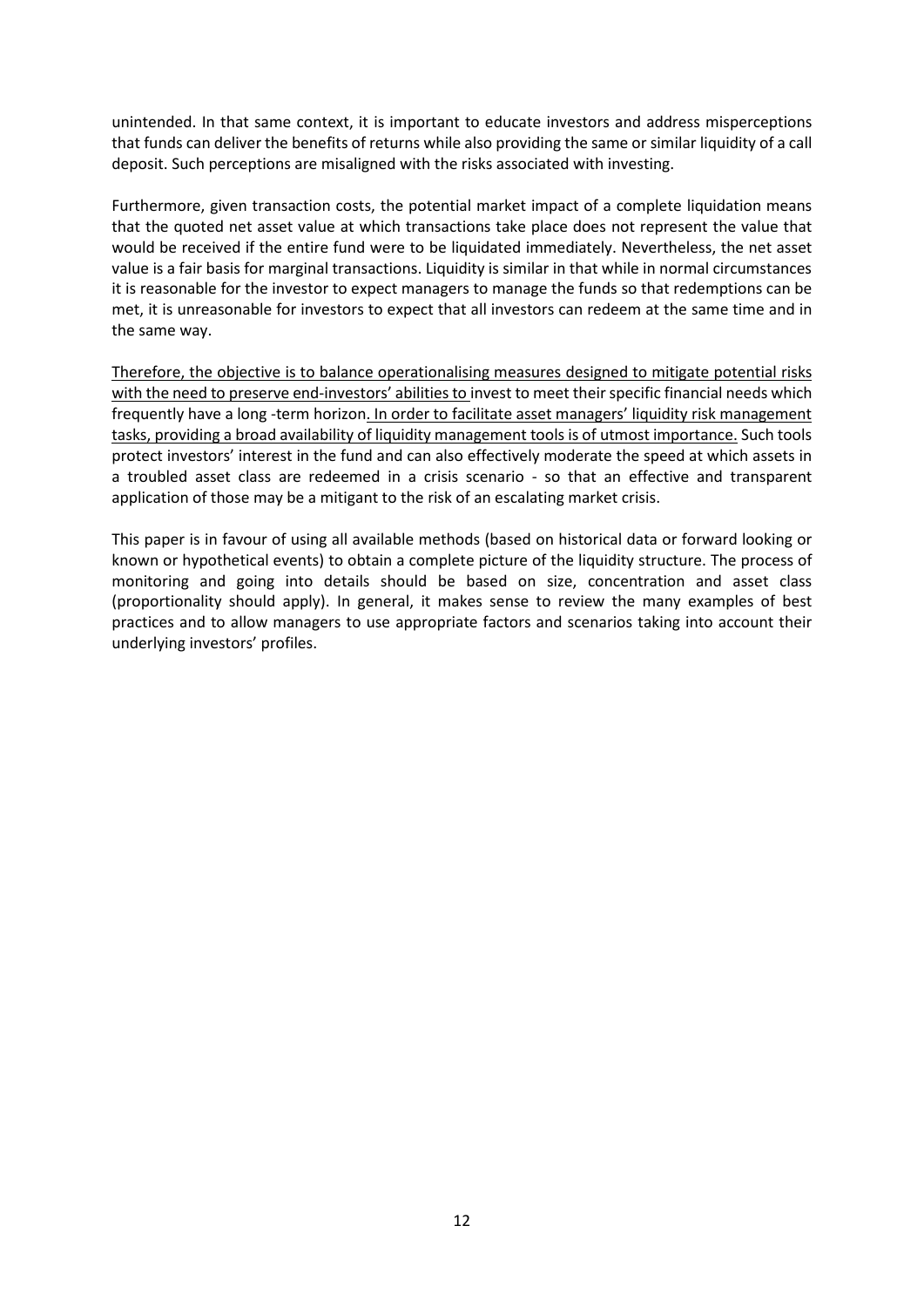# <span id="page-13-0"></span>7. Industry practices – standard methodologies and emerging new techniques

#### 7.1 Introduction

<span id="page-13-1"></span>When modelling liquidity risks, fund managers will aim to incorporate as many data points and available methods to build the most complete picture of individual funds both in relation to assets and liabilities (e.g. redemption flows). Managerstypically introduce proportionate monitoring and analysis of a fund based on its size, concentration and asset class. In general, given the limitations of prescribing a one size fits all approach, managers have the discretion to select the best modelling approach using the most appropriate factors and scenarios for their funds' investor' profiles.

We acknowledge the challenges in measuring market liquidity and predicting liquidity crises with a high degree of confidence.

As with all modelling, liquidity modelling is highly dependent on the underlying portfolio, as well as data-dependent and requires judgments as to the practical ability of a fund to sell a security, assumptions and/or the use of proxies where data availability is limited or thought to be unreliable. To illustrate these challenges, a security that trades infrequently (and therefore with few data points) is not necessarily less liquid even though most models will suggest this is the case.

Market liquidity can be difficult to measure, partly because the liquidity observed in unstressed markets cannot always be relied upon to accurately estimate risk during periods of stress. These limitations have a compounding effect which can distort the relevance, use and application of any modelling output thereby preventing managers from using the output with a high degree of confidence.

Modelling the market liquidity of over-the-counter (e.g. fixed income) securities is relatively more difficult than modelling less opaque securities that are traded on exchange.

However, it is important to note that whilst LST is helpful as part of the risk management process, and the results of hypothetical liquidity stress tests should not and do not result in a mechanistic response; rather stress tests are used as information points to highlight potential problems and possible opportunities for risk reduction. That said, the binary nature of market liquidity means that in extreme market events, liquidity shocks usually occur quickly and cannot easily be predicted by any model. With this in mind, stress tests cannot be a standalone tool to be relied upon as a way of predicting future liquidity crises.

## 7.2 Liabilities' stress testing

<span id="page-13-2"></span>When stress testing the liabilities of a fund, managers will aim to model and stress test the different forms of liabilities such as those derived from financial derivatives investments (e.g. margin) and those arising from redemption flows. Regarding the latter, factors such as investor concentration, and the "stickiness" of investor money and fund performance are normally assessed alongside main historical flows to help form a view of likely future liabilities.

Moreover, the general knowledge of the client concentration of each fund can be important. Scenarios based on the exit of a certain number of top investors can also be very useful as can the *ad hoc* review of historical account flows to identify trends and the likelihood of any significant single client redemption. In addition, common practice apart from historical views, is to closely follow larger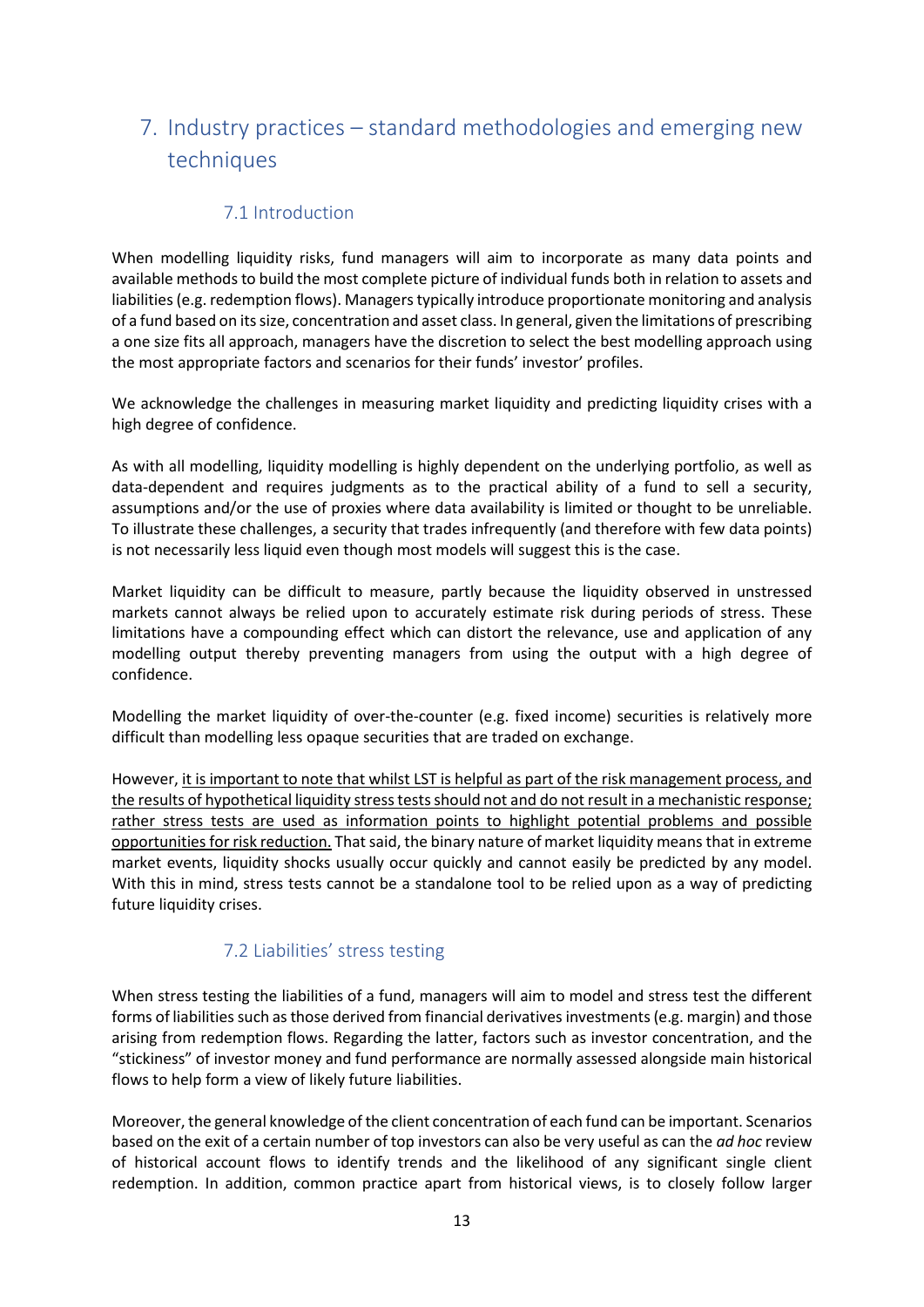investors, through direct contact and direct servicing, so that the liabilities' analysis is done with the view of grasping the main trends.

As with all modelling, having timely and accurate data is essential. When attempting to model investor behaviours, managers have several challenges. In most cases, the manager's knowledge as to the investor's degree of sophistication is limited, especially for retail investors. For many retail funds, investor transactions are incorporated into omnibus trades provided by distributors, who interact with a number of asset managers via the same account. Thus, managers with retail funds distributed by third parties do not necessarily have access to the detailed transactional history needed to fully map investor redemption behaviour across investor segments rather than individual client level data within individual funds. In such cases, a global statistical approach, potentially split by type of distribution channel will often prove very efficient to anticipate flows.

Furthermore, the knowledge and experiences in financial markets will usually depend on the type of investors. In this regard, the potential risk that the investor may overestimate the liquidity of the assets held by the fund is much more limited in the cases of funds with professional investors only. The managers of those funds have to fulfil special reporting requirements on the composition of the portfolio vis-à-vis the investors' particular regulatory requirements - such as the Basel framework for banks implemented in Europe under the Capital Requirements Directive or for insurance undertakings under the European Solvency Directive.

#### 7.3 Reverse stress testing

<span id="page-14-0"></span>Reverse stress tests are also employed by some managers to assess the "burn rate" of a fund. This calculates how long an open-ended fund can sustain itself with its cash and liquid assets before it experiences a problem.

#### 7.4 Other dimensions of risk

<span id="page-14-1"></span>Other dimensions of risks are also incorporated into this analysis, providing a more holistic view on issues such as counterparty default, risk collateral and margin demands etc. The applicability of dimensions such as these is highly dependent on the investment strategies of individual funds. Therefore, a holistic view on market, counterparty and liquidity risks is sensible. Including margin requirements and collateral changes modelling can also further determine the liabilities the liquidity risk management framework should take into account. However, as previously stated, the predictive power of stress tests is significantly limited by data availability constraints, as well as the need to employ simplifying assumptions.

#### 7.5 Recent experiences: real estate funds

<span id="page-14-2"></span>Regarding real estate funds, the reduced liquidity Germany experienced in the last decade led to the implementation of legal gates for open-ended real estate funds. Lessons learned from UK commercial real estate funds following the Brexit referendum result are highly valuable lessons for commercial real estate funds but may not be useful in stress testing other asset classes, such as corporate bond funds.

Regardless, stress tests were already an ongoing key focus before the UK EU referendum. In the context of the market turmoil following the Brexit referendum, it appeared that the relevant UK real estate funds were able to manage their potential fund liquidity risk and eventually re-opened the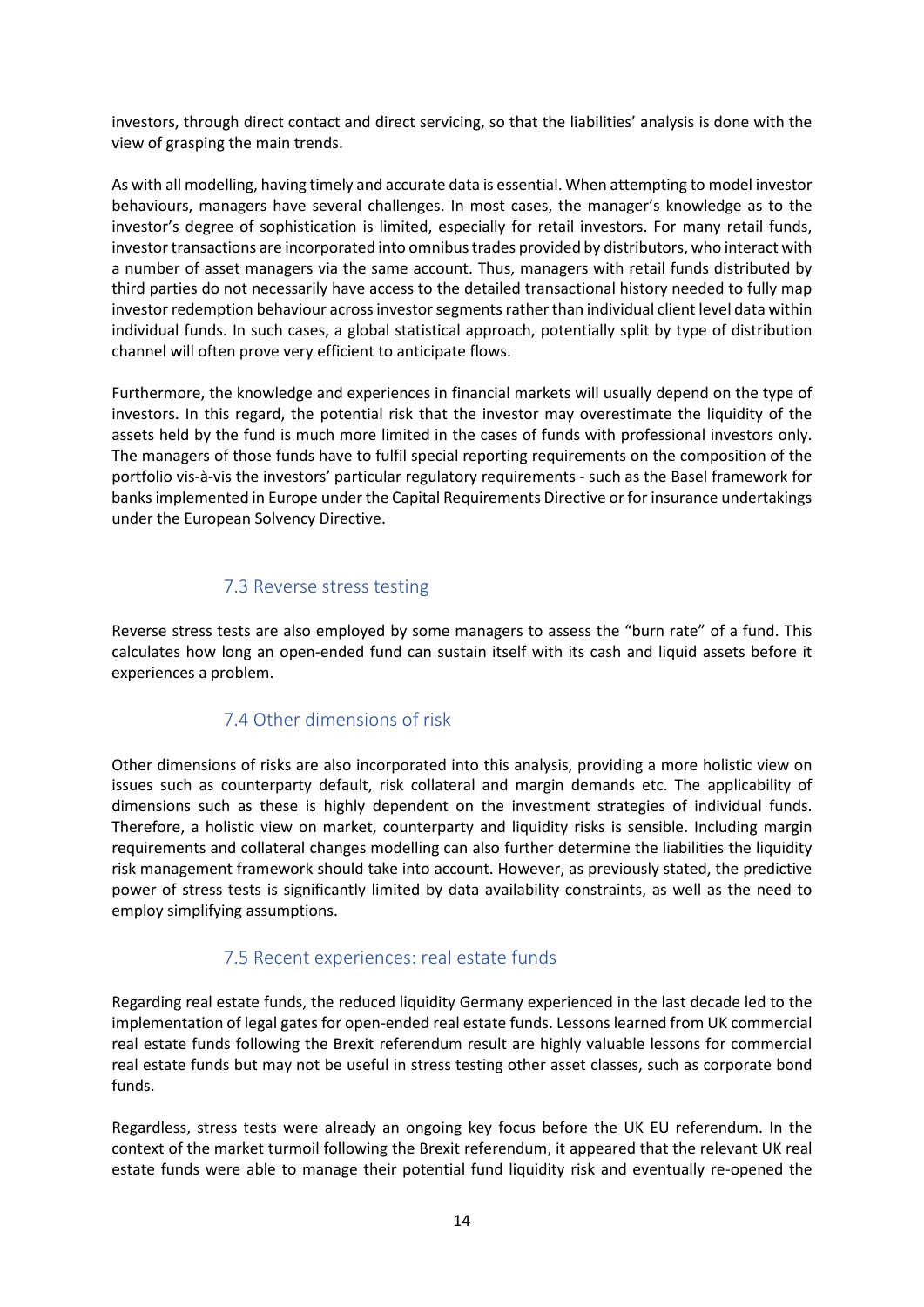<span id="page-15-0"></span>possibility of redemptions after temporary suspensionstogether with a far greater focus on the quality of investor disclosure as to how these tools will be applied in a stressed situation.

## 7.6 Treatment of shareholders in asset liquidation: vertical slice vs waterfall

As mentioned above, the fiduciary duty of an asset manager is to manage clients' money in accordance with the agreed investment strategy, appropriate regulations and constraints within fund documentation. All things being equal, the treatment of all shareholders of a fund would imply that asset liquidation should ideally take place by using the 'vertical slice' approach (i.e. selling assets across all liquidity profiles).

However, this needs to be adapted in reality to account for technical constraints, costs and portfolio rebalancing opportunities. For instance, the differences in asset transaction costs (i.e. liquidation) can also play a role in determining the process of liquidating assets. So, in practice, portfolio managers might use redemptions to steer the outcome towards their model portfolio. Furthermore, fixed income portfolios with similar exposures to a single source of risk can be created by multiple securities.

Therefore, a 'vertical slice' might not be necessary to generate the same risk profile before and after liquidation. In addition, cash holdings and other instruments (repos) are also there to be used on redemptions, depending on each portfolios' assets and liabilities' specificities.

Conversely, the 'waterfall' approach in general does not allow for the perfectly equal treatment of investors, due to potential distortion both in the investment strategy and at the liquidity level. However, there are cases where the investment strategy and the best interests of investors may lead to the 'waterfall approach' being more suitable.

The overarching principle is that any adjustment to the portfolio's composition, including when triggered by redemptions or subscriptions, should result in keeping the risk profile in line with the investment objective of the fund. Portfolio managers should have the flexibility to use professional judgement to decide which approach is considered most appropriate in the market at the time of trading.

Our conclusion is that a flexible approach relying upon the expertise of individual fund managers is necessary. We believe that managers should continue to be given the room to perform their job through their expertise and avoid processes or assumptions not reflecting the real practical conditions.

## 7.7 Market risk

<span id="page-15-1"></span>Incorporation of market risk analysis can be used to get an indication of a potential market situation, but individual fund stress testing is not expected to accurately predict the future or the behaviour of other market participants. These expectations would be beyond the scope of the current state of the practice for fund LSTs.

Decisions on extraordinary measures need to be assessed and decided at the opportune moment, given that trading as a result of redemptions is preferably done as close as possible to the valuation price. This limits the liquidity risk as a result of asset price volatility or asset price uncertainty.

Even with timely trading there might be certain scenarios in which there is significant price uncertainty. In that case one might want to resort to anti-dilution levies before restricting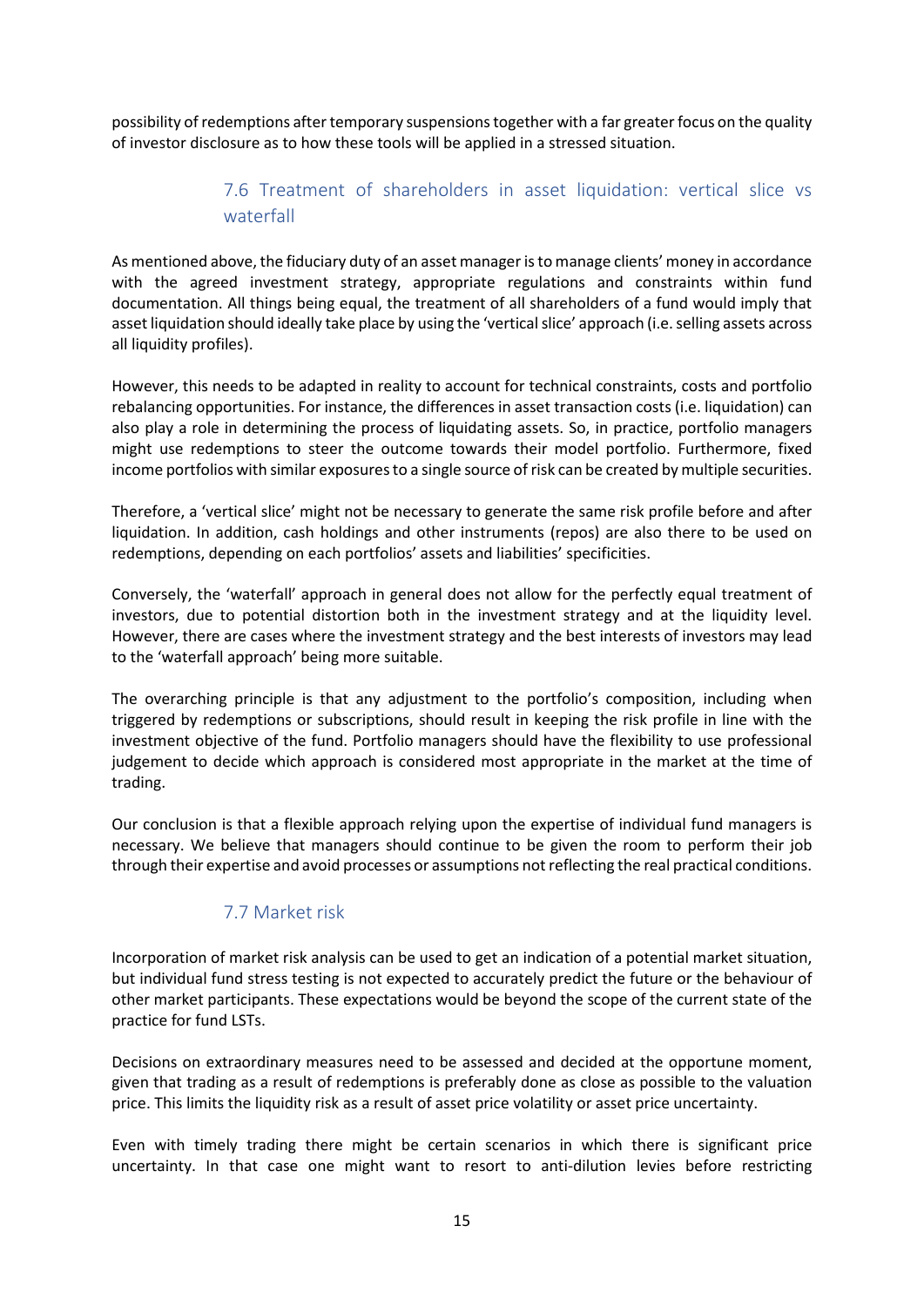redemptions; an approach which was introduced as part of the SEC 22e-4 Rule in the US. It is important to note that we generally do not see anti-dilution levies as a liquidity management tool in the same way as gates or suspension. The purpose of an anti-dilution levy is to ensure the price redeeming investors receive (or subscribing investors pay), reflects the cost of selling (or purchasing) the underlying assets, rather than the published mid-market price. Swing pricing and valuation at transacted price are also good practices that have been developed in the EU.

#### 7.8 ETF stress tests

<span id="page-16-0"></span>ETF structures (including the Authorised Participants' and other liquidity providers' roles) should be acknowledged in ESMA's work relating to LST. Caution should be paid to the resulting guidance and it should be recognised that the specificities of liquidity risk management practices appropriate to ETFs. For instance, due consideration should be given to the testing of an ETF's underlying asset market in the product's pre-launch phase, particularly as direct redemptions can only be performed by an Authorised Participant (AP) and are generally settled in-kind thus not forcing managers to the type of cash sales required for typical mutual funds. It should also be considered that investors in ETFs access liquidity by trading their shares on very liquid secondary markets. These considerations would require liquidity measures, if any, adapted to the specifics of the ETF product wrapper. LRM processes for ETFs need to reflect these specific features, as otherwise we end up artificially focussing on the direct redemption process rather than focussing on whether the standard arbitrage mechanism with the APs is operating as efficiently as possible.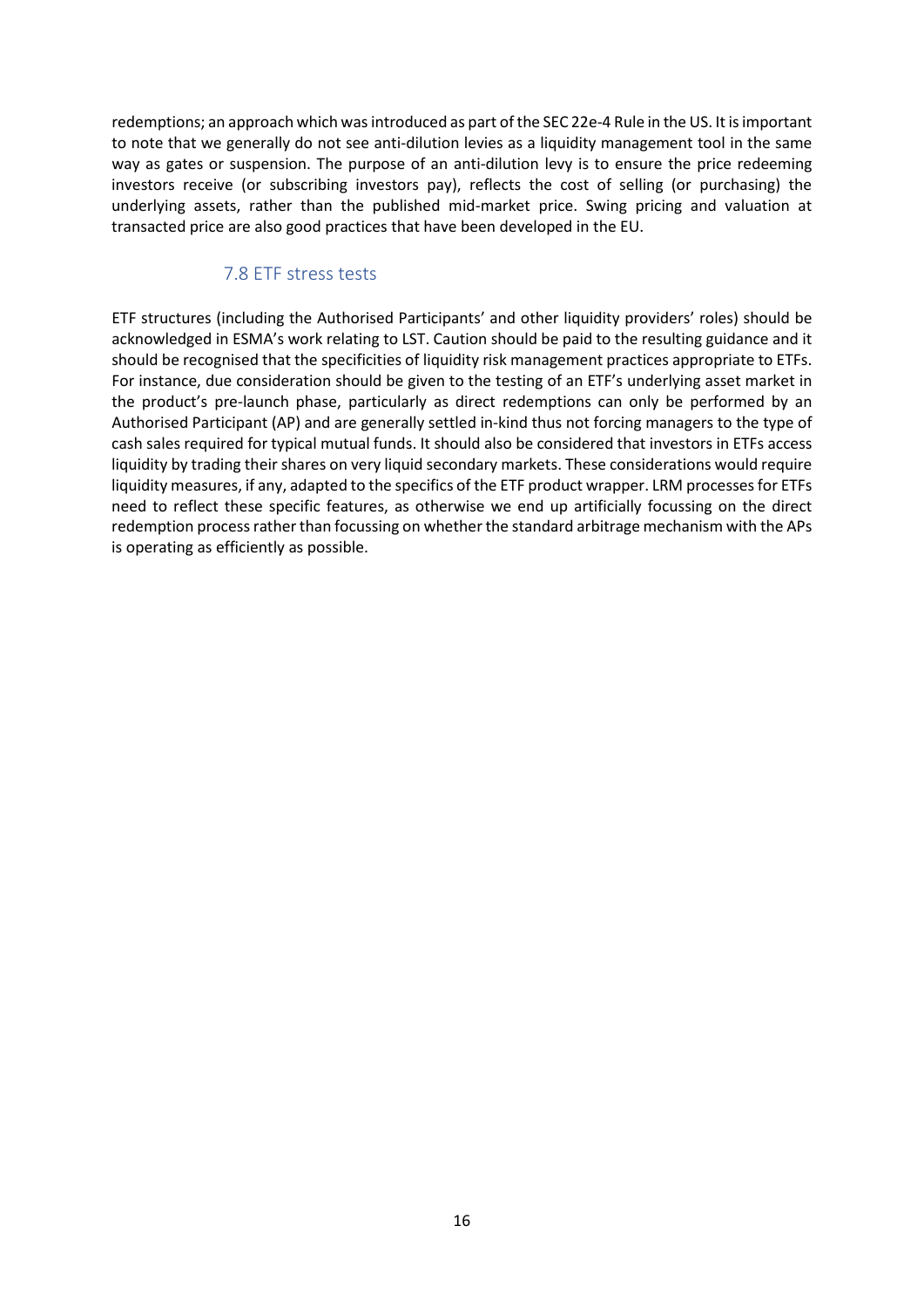# <span id="page-17-0"></span>8. Recommendations

## 8.1 Legislative actions

<span id="page-17-1"></span>As a general approach, it is essential that policy developments in the area of stress testing remain proportionate due to the different characteristics in the size and activities of the asset management sector. Individual asset managers have different strategies and distribution channels, which require individual decisions on trade-offs.

Therefore, a "one-size-fits-all" approach is not appropriate for the regulation of LST, given the necessity of tailoring liquidity risk management practices to the unique characteristics of each fund. Fund managers must ensure an appropriate liquidity profile for the funds they manage.

In particular, it is interesting to see that in the wording of the UCITS and AIFM Directive, while imposing LST on all funds, these requirements are usually referred to as to be applied for *each* fund – demonstrating that only an approach at each fund level is really meaningful to manage risks in an appropriate manner.

Therefore, AMIC and EFAMA do not believe that Level 1 legislative change is required to the UCITS Directive and AIFMD. Further regulation on liquidity metrics may limit a manager's ability to efficiently manage the liquidity of certain funds, especially if addressed as one-size-fits-all liquidity limit/metric that would turn to be a box-ticking exercise.

## 8.2 Role and responsibility of regulators

#### <span id="page-17-2"></span>*8.2.1. To provide appropriate guidance and an updated list of liquidity tools*

General guidance at EU-level on how to implement liquidity tools could be helpful for management companies as long as it remains on a principle-based approach. This ensures the discretion of the manager is in place on the choice of the appropriate tools. The use of liquidity management tools should be made dependent on concrete circumstances and should vary according to the nature, scale and investment strategy of the investment fund.

It is important to stress that national and European authorities are also involved in the oversight of risk liquidity management, both through the approval of new funds' liquidity profiles and risk management processes, and by monitoring how the process works under stressed market conditions.

Moreover, industry would benefit from enhanced guidance on the implementation of the existing liquidity requirements in a way that these would apply in a more consistent way across asset managers. Such guidance should be flexible enough to identify the intricacies of implementing liquidity tests on different asset classes and implementing in multi-asset portfolios. To the appropriate extent, ESMA may also wish to update the CESR Guidelines to take into account the policy recommendations from IOSCO.

We believe that regional and national authorities should take proactive steps to monitor the use of liquidity tools introduced in the EU during the last decade across a significant number of Member States (as referred to by IOSCO in its mapping exercise). This would help to minimise operational impediments that hinder fund manager LRM efforts. In addition, it should be emphasized that applying certain permissible and transparently disclosed LRM tools during market dislocations should not be mistaken as a failure of a product or an asset manager.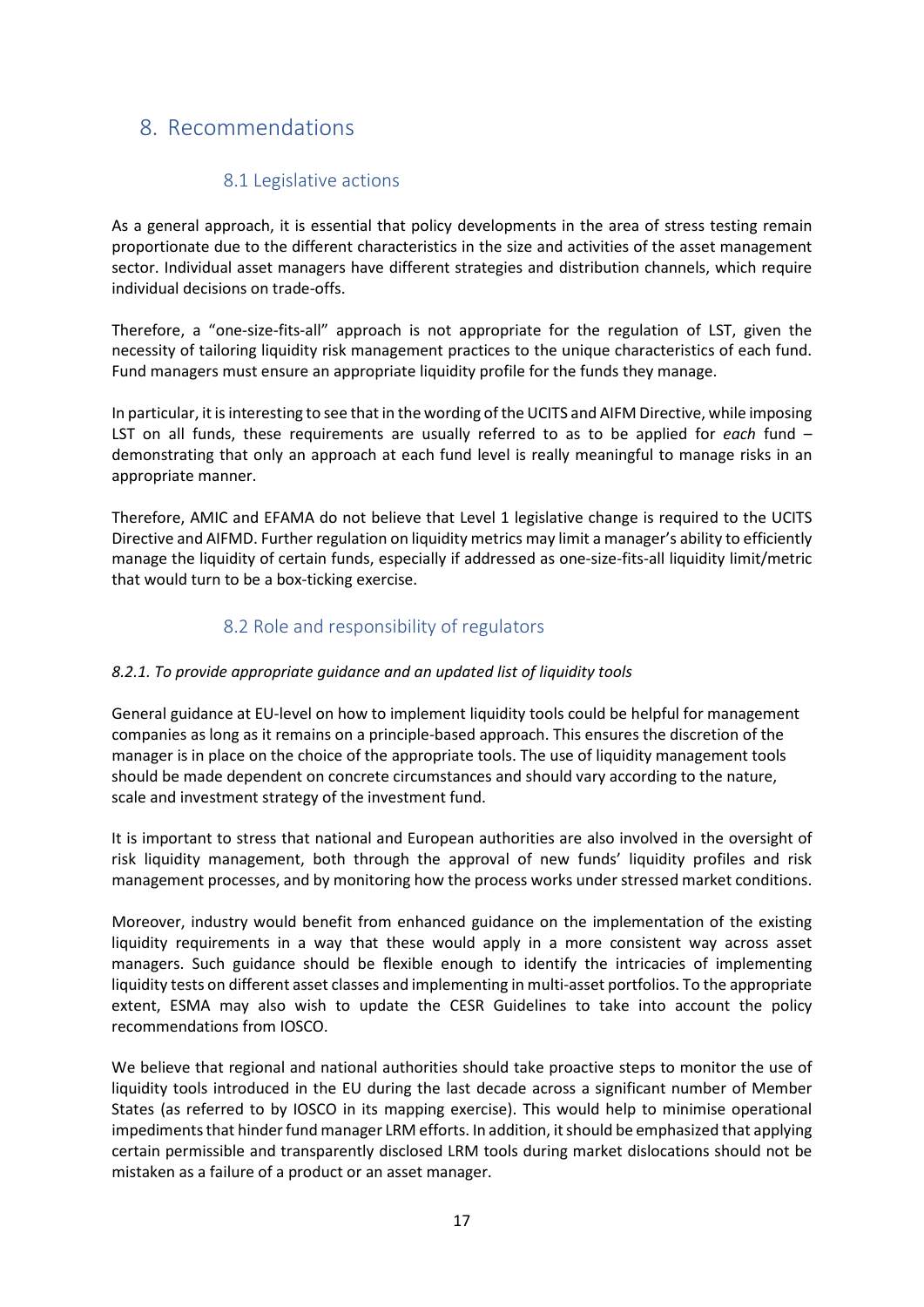In this context, it is important for ESMA to encourage NCAs to ensure consistent availability of different types of liquidity tools across jurisdictions and to extend the existing operational and legal liquidity tools available to investment funds by taking into consideration existing tools in a number of jurisdictions, such as gates or swing pricing (presented in further details in the AMIC/EFAMA report on Managing fund liquidity risk in Europe<sup>[16](#page-18-0)</sup>). This would be the optimal way to promote a cutting edge EU approach on LRM tools.

Where necessary, professional associations for the investment fund industry could also consider providing guidance to their fund manager members, to help them with what should be considered as the most appropriate LRM tools depending on circumstances in different jurisdictions. However, where such guidance is necessary, it should complement the regulatory framework and avoid outcomes which could fragment liquidity risk management practices in Europe.

#### *8.2.2. Facilitate access to data*

National authorities should provide more support to asset managers to overcome challenges in obtaining more information on underlying funds' investors from distributors. From a redemption risk perspective, availability of and access to data remains the main challenge.

For many retail funds, investor transactions are incorporated into omnibus trades provided to fund managers by fund distributors who sell products issued by a number of asset managers. Thus, asset managers with retail funds distributed by third parties do not necessarily have access to the detailed transactional history needed to fully study investor redemption behaviours across investor segments within individual funds. The key overall objective remains for both market participants and regulators to be able to get the complete picture of the distribution of funds' liabilities.

The access to such additional data should aim at highlighting the set of useful information points that can improve the stress tests models through better profiling of underlying investor types. This type of data would include data sorted in a more generic way  $-$  e.g. by number of underlying investors and investor types – and differentiating between investors who are incentivised to redeem, or not, (e.g. in tax incentivised accounts or pensions savings account) and those investortypes who are more volatile.

It is therefore very beneficial that national authorities support asset managers in obtaining more information on funds' investor base from distributors. In this respect ESMA could facilitate progress by organising a roundtable discussion with some of the major transfer agents' and registrars as to what level of granularity could be provided without an excessive cost burden. It is also necessary that national regulators give due consideration to the importance of the availability of comprehensive and good quality trading and other market liquidity data for OTC instruments, such as bonds and derivative. Without these, liquidity quantification (including stress testing) is somewhat limited.

#### *8.2.3. Stressed market conditions*

Finally, in stressed market conditions, fund managers should remain the first line of defence in implementing appropriate liquidity risk management tools as foreseen in their respective stress tests and established fund lifecycle and governance arrangements. Furthermore, such tools should be tailored by the fund manager to a specific event occurring.

While the heterogeneity of the investment fund world means heavy handed intervention by authorities could adversely and unnecessarily affect many investors in funds, decisions on measures should remain with the fund manager. What is to be expected by national authorities in such

<span id="page-18-0"></span><sup>&</sup>lt;sup>16</sup> [https://www.efama.org/Publications/EFAMA\\_AMIC\\_Report\\_Managing\\_Fund\\_Liquidity\\_Risk\\_Europe.pdf](https://www.efama.org/Publications/EFAMA_AMIC_Report_Managing_Fund_Liquidity_Risk_Europe.pdf)